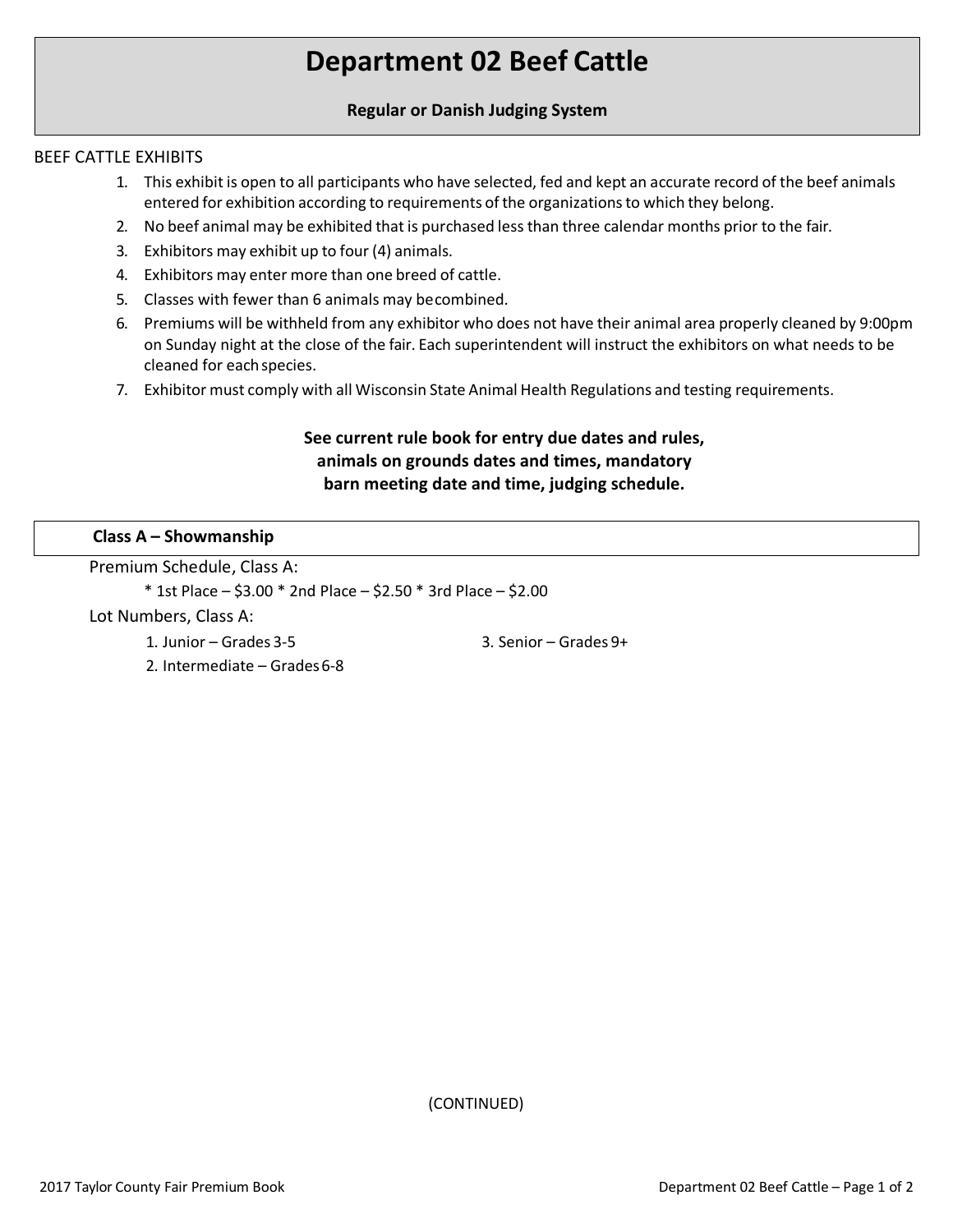| Class $B -$ Angus<br>Class C - Charolais    | Class $E - Limousin$<br>Class F - Simmental           | Class $H - Any other purebred$ breed               |  |
|---------------------------------------------|-------------------------------------------------------|----------------------------------------------------|--|
| Class D - Hereford                          | Class G – Crossbreed                                  |                                                    |  |
| Lot Numbers, Classes B-H:                   |                                                       |                                                    |  |
| 1. Junior Heifer Calf                       |                                                       | 5. Senior Yearling Heifer                          |  |
| Born between Jan 1 - April 30, current year |                                                       | Born between Sept 1, two years prior – Dec 31, two |  |
| 2. Senior Heifer Calf                       |                                                       | years prior                                        |  |
|                                             | Born between Sept 1, year prior - Dec 31, year prior  | 6. Two Year Old and Older Cow                      |  |
| 3. Summer Yearling Heifer                   |                                                       | Born prior to September 1, two years prior         |  |
|                                             | Born between May 1, year prior - Aug 31, year prior   | 7. Cow with Current Year Offspring                 |  |
| 4. Junior Yearling Heifer                   |                                                       |                                                    |  |
|                                             | Born between Jan 1, year prior - April 30, year prior |                                                    |  |

#### **Class I – Steer Beef – Market Class – All Breeds Competing**

Market Class Steers will be split into light weights, medium weights and heavy weights. Weights will be determined at weigh-in. Lot Numbers, Class I:

| 1. Beef Market 1 | 4. Dairy Market 1 |
|------------------|-------------------|
| 2. Beef Market 2 | 5. Dairy Market 2 |
| 3. Beef Market 3 | 6. Dairy Market 3 |

#### **Class J – Steer Beef – Non-Market Class – All Breeds Competing**

Weights will be determined at weigh-in.

Lot Numbers, Class J:

1. Beef Feeder Calf, Senior Born between Sept 1 - Dec 31 year prior 2. Beef Feeder Calf,Junior Born between Jan 1 – April 30 current year 3. Dairy Beef Feeder Calf,Senior Born between Sept 1 – Dec 31 year prior 4. Dairy Beef Feeder Calf,Junior Born between Jan 1 – April 30 current year

#### **Class K – Carcass Class**

An exhibitor may enter a market beef shown in one of the above classes of the current fair, but each exhibitor is limited to a single entry in the carcass class. The market beef sold will be the animal having the ultrasound done and will be judged in the carcass show. Any extra ultrasounds requested are at the exhibitor's expense and will not be judged.

Premium Schedule, Class K:

\* 1st Place – \$6.00 \* 2nd Place – \$5.00 \* 3rd Place – \$4.00 \* 4th Place – \$3.00

Lot Numbers, Class K:

1. Sold market animal

(CONTINUED)